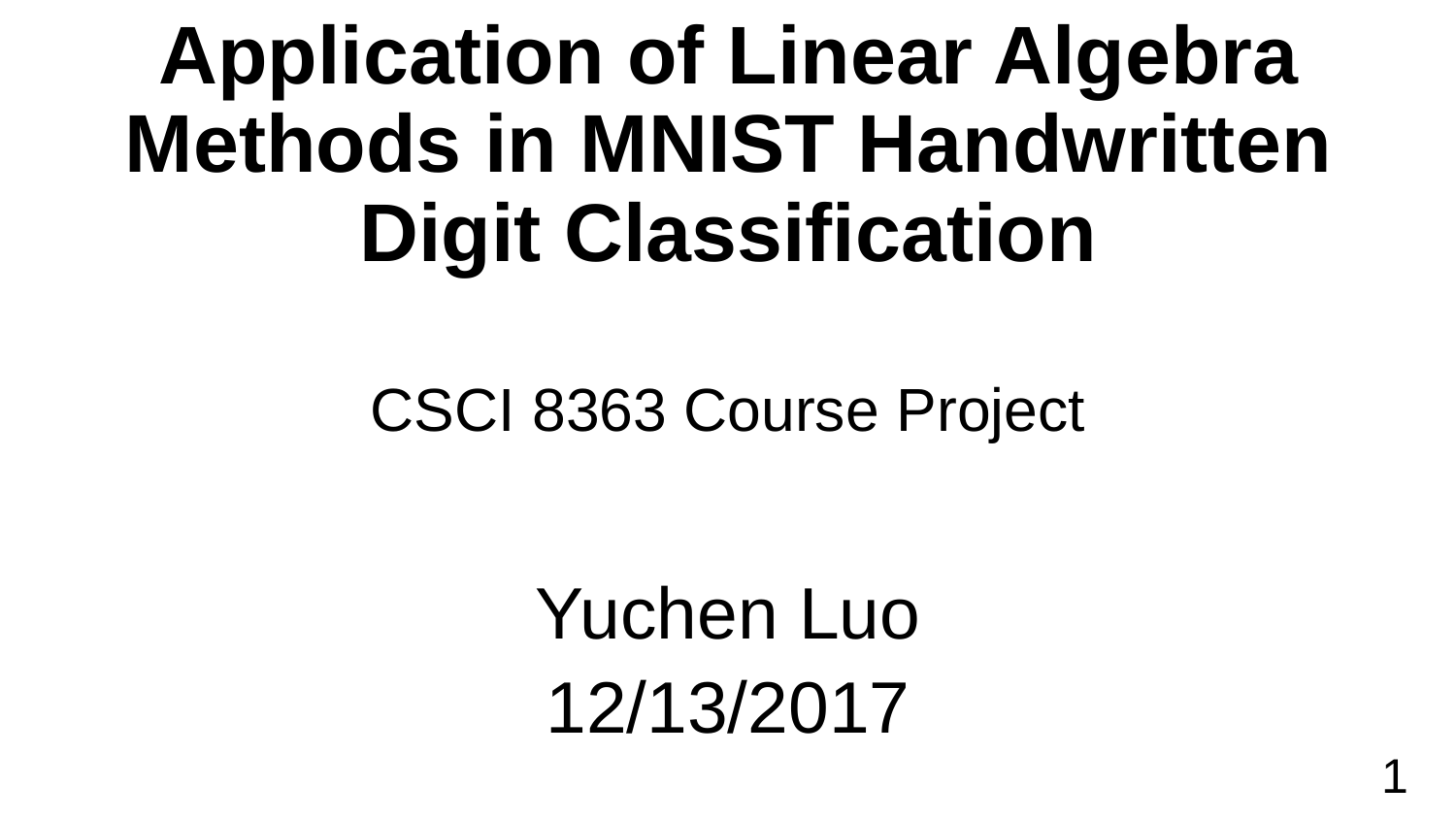## **Outline**

- 1. Introduction
- 2. Motivation
- 3. Method (SVD, NMF)
- 4. Numerical Experiment (Dataset and Problem)
- 5. Results (Accuracy Study, Robust Study)
- 6. Conclusion
- 7. Outlook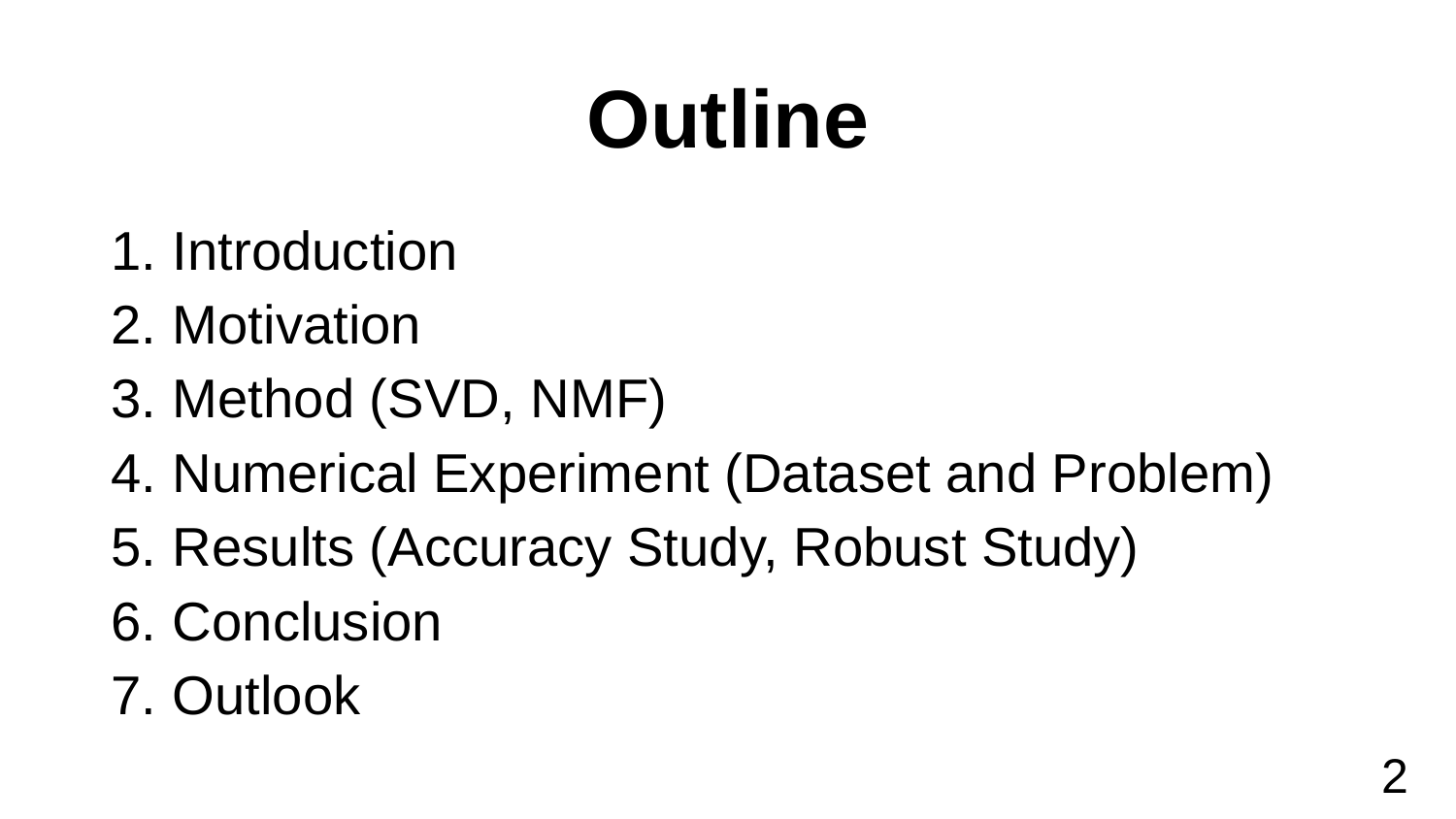## **Introduction**



**Computing**

**Computational Animation**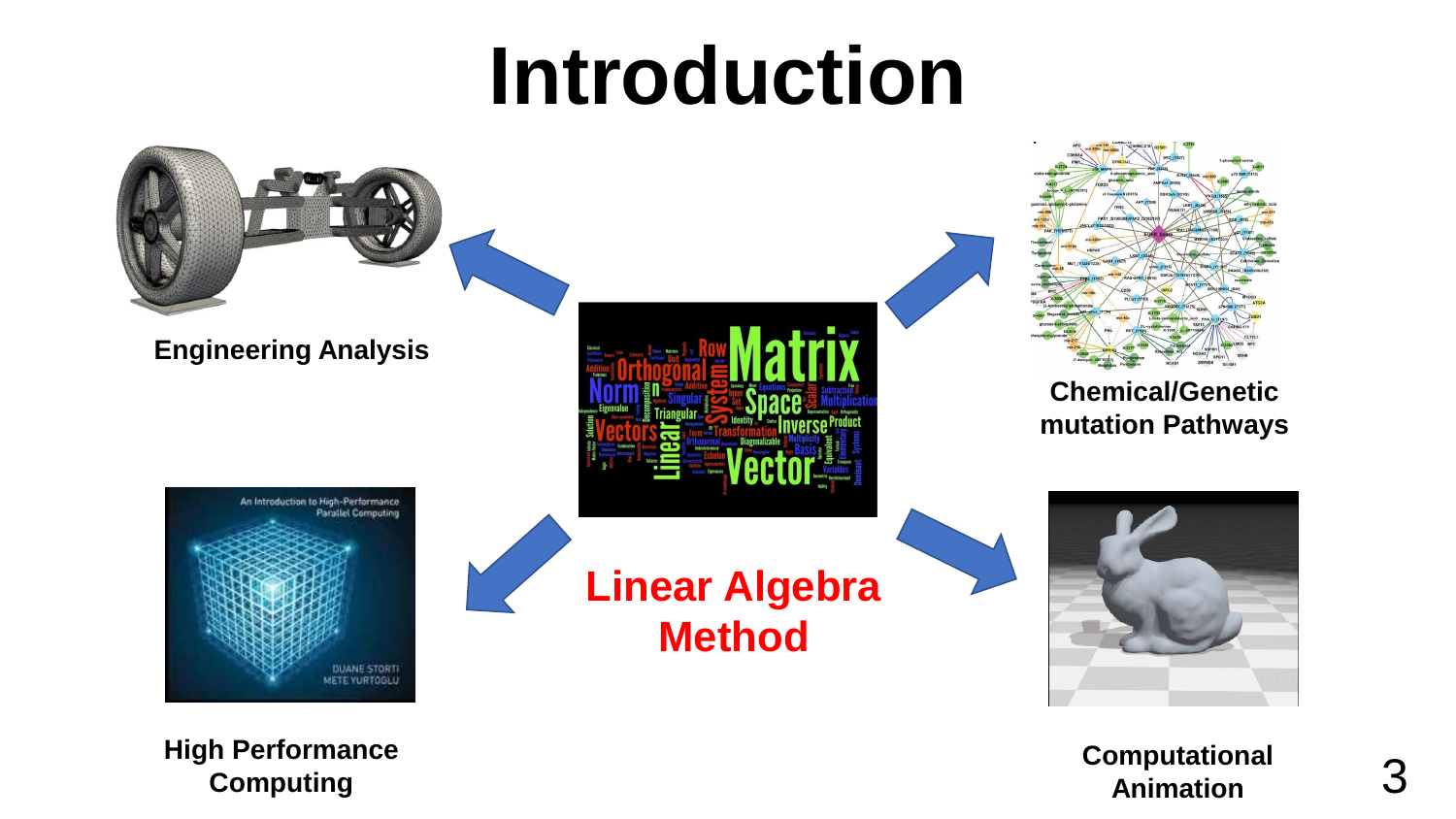## **Motivation**

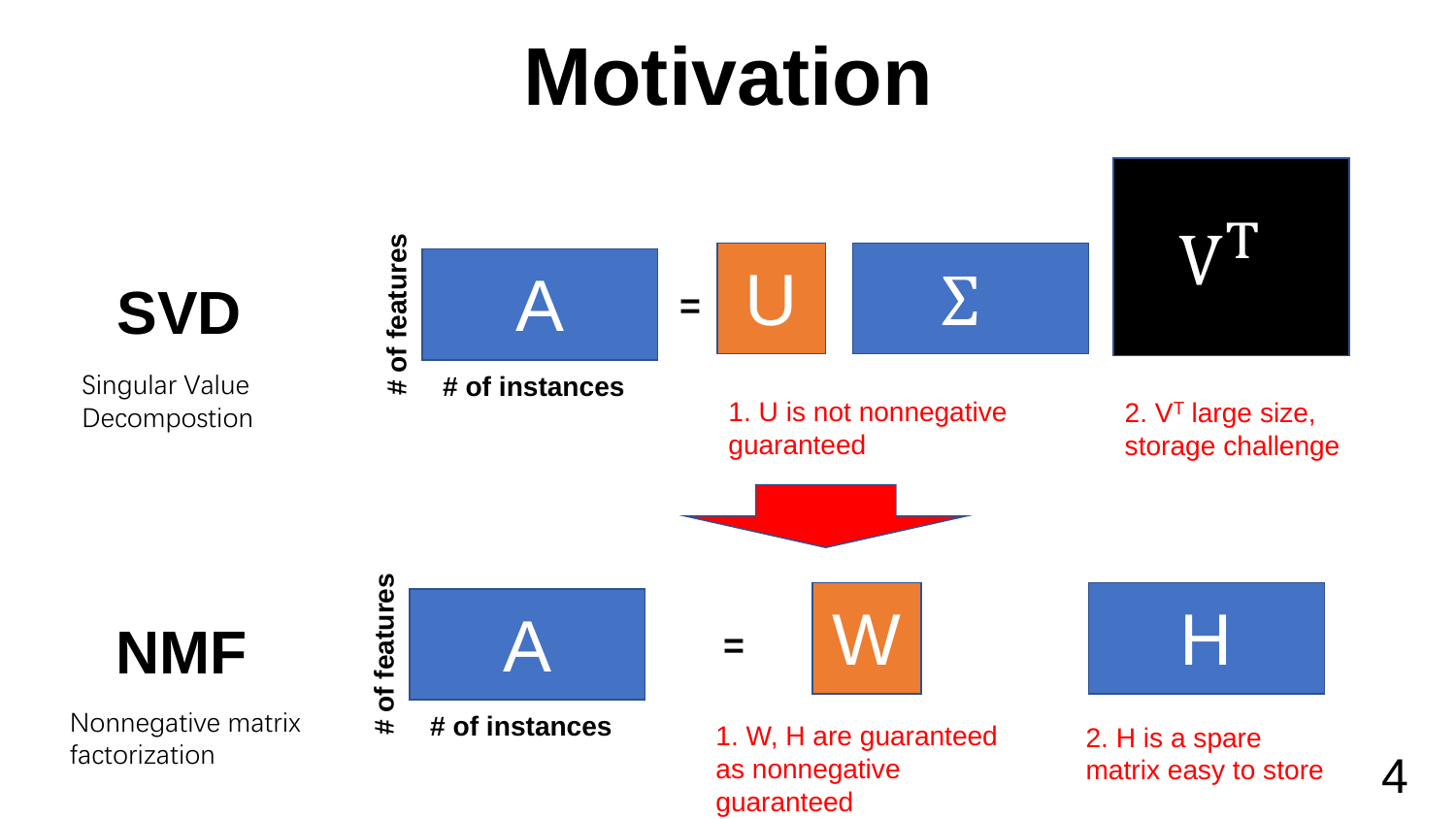# **Method (1) – SVD**

| Theorem <sup>*</sup> For any matrix $A \in R^{m \times n}$ there exist unitary<br>matrices $U \in R^{m \times m}$ and $V \in R^{n \times n}$ such that $A = \emptyset$ |
|------------------------------------------------------------------------------------------------------------------------------------------------------------------------|
| $\boldsymbol{U\Sigma} \boldsymbol{V}^T$ where $\boldsymbol{\Sigma}$ is a diagonal matrix with entries<br>$\sigma_{ii} \geq 0$                                          |

\*M. Mazack. "Algorithms for Handwritten Digit Recognition." Master's colloquium, Mathematics Department, Western Washington University, 2009. 5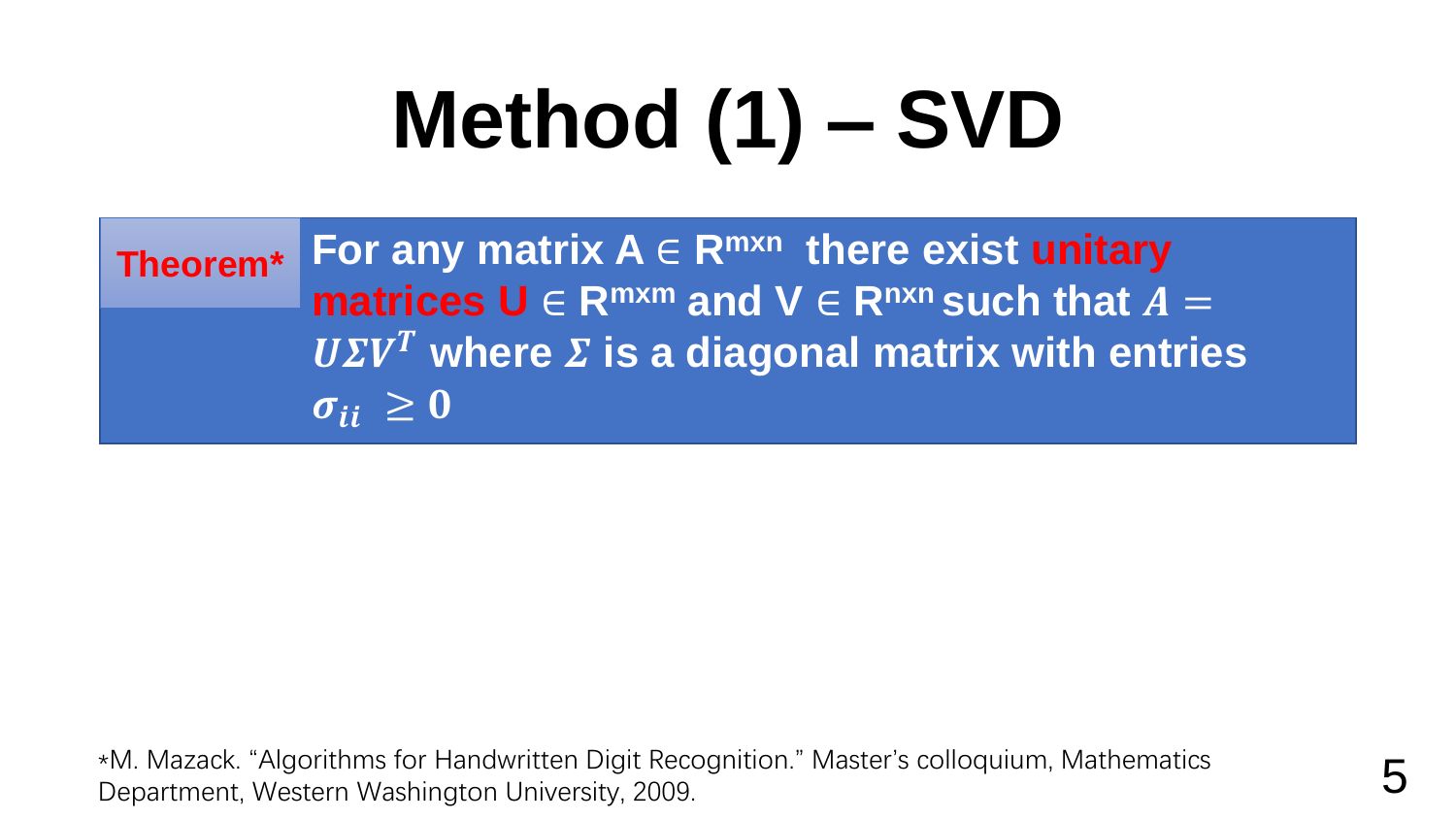# **Method (2) – NMF**

| Theorem <sup>*</sup> Let $A \in R^{mxn}$ be matrix such that $a_{ii} \ge 0$ for all $i \in R$ |
|-----------------------------------------------------------------------------------------------|
| $\{1,,m\}$ and $j \in \{1,,n\}$ (henceforth, $A \ge 0$ ). Then                                |
| for $k \leq min\{m,n\}$ , there exist $W \in R^{mxk}$ and $H \in R^{kxn}$                     |
| such that $A \approx WH$ .                                                                    |

- 1. NMF gives an approximation for the matrix A and the number  $k \leq min\{m,n\}$  determines the rank of the approximation. Also, in the case of  $k = min\{m, n\}$ , it is possible to achieve the equality  $A = WH$ .
- 2. Columns of W form a k-dimensional approximation for the column space of A.
- 3. NMF is not unique.

\*M. Mazack. "Non-negative Matrix Factorization with Applications to Handwritten Digit Recognition." Department of Scientific Computation, University of Minnesota, 2009.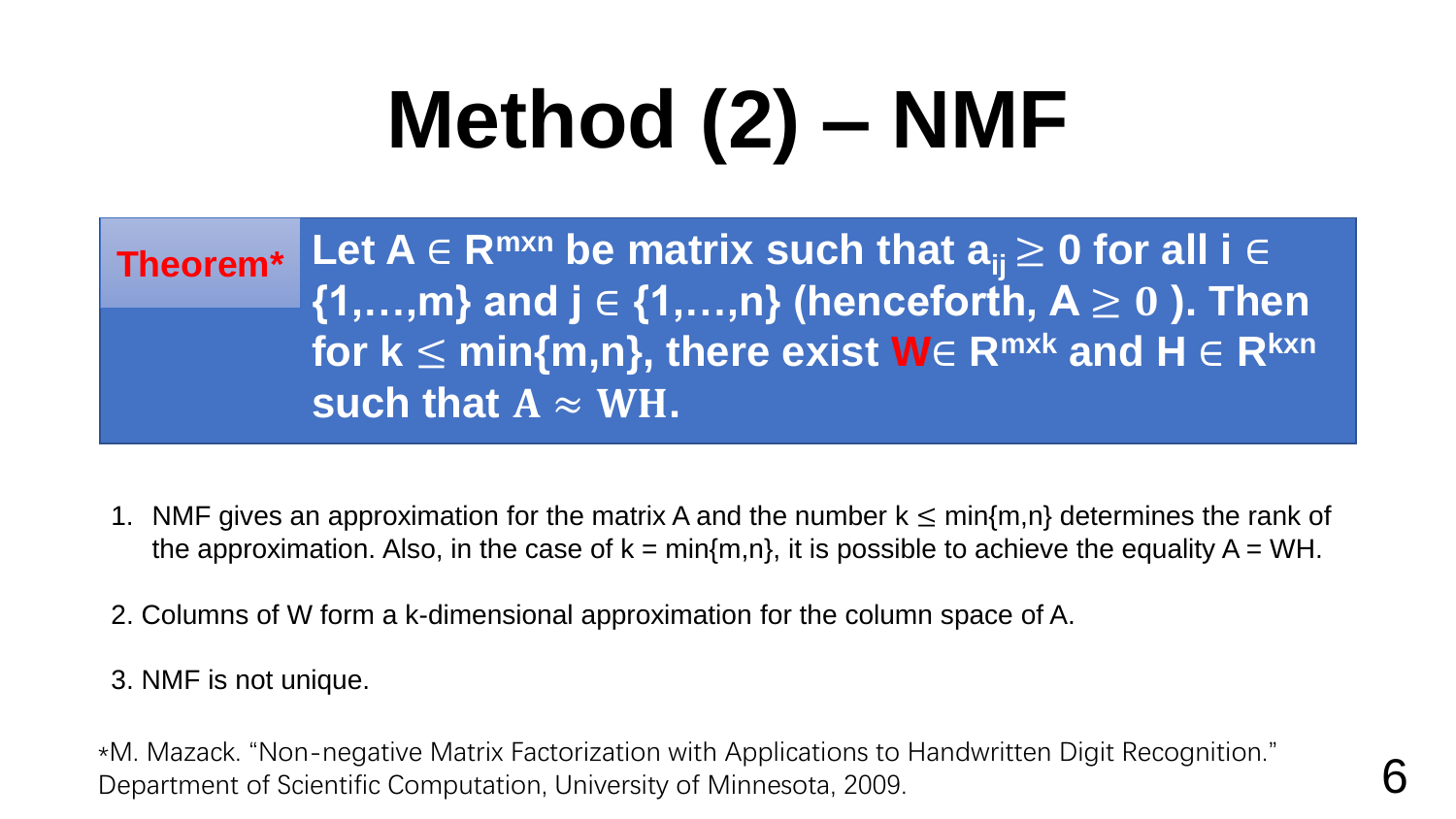#### **Method (2) – Dense NMF Algorithms**

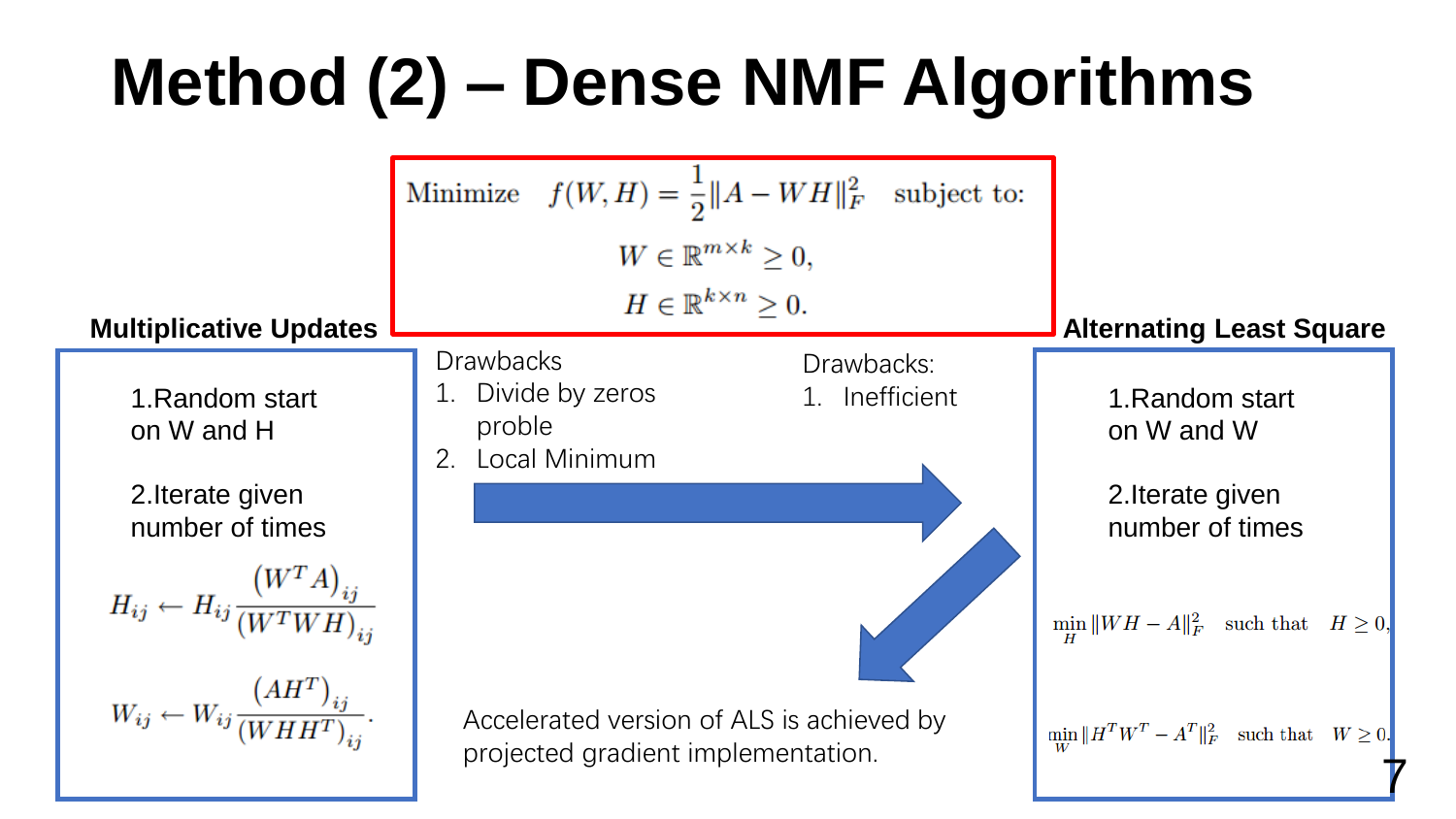#### **Method (2) – Sparse NMF Algorithms**

Minimize 
$$
f(W, H) = \frac{1}{2} ||A - WH||_F^2
$$
 subject to:  
\n
$$
W \in \mathbb{R}^{m \times k} \ge 0,
$$
\n
$$
H \in \mathbb{R}^{k \times n} \ge 0.
$$

**SNMF/R SNMF/L**

- 1

$$
f(W, H) = \frac{1}{2} ||A - WH||_F^2 + \eta ||W||_F^2 + \beta \sum_{j=1}^n ||H(:,j)||_1^2.
$$
  

$$
\min_H \left| \left| \begin{pmatrix} W \\ \sqrt{\beta}e_{1\times k} \end{pmatrix} H - \begin{pmatrix} A \\ 0_{1\times n} \end{pmatrix} \right| \right|_F^2 , \text{ such that } H \ge 0.
$$
  

$$
\min_W \left| \left| \begin{pmatrix} H^T \\ \sqrt{\eta}I_k \end{pmatrix} W^T - \begin{pmatrix} A^T \\ 0_{k\times m} \end{pmatrix} \right| \right|_F^2 , \text{ such that } W \ge 0.
$$

$$
f(W, H) = \frac{1}{2} ||A - WH||_F^2 + \eta ||H||_F^2 + \beta \sum_{i=1}^m ||W(i, :)||_1^2.
$$
  

$$
\min_H \left| \left| \left( \frac{W}{\sqrt{\eta} I_k} \right) H - \left( \frac{A}{0_{k \times n}} \right) \right| \right|_F^2 , \text{ such that } H \ge 0
$$
  

$$
\min_W \left| \left| \left( \frac{H^T}{\sqrt{\beta} e_{1 \times k}} \right) W^T - \left( \frac{A^T}{0_{1 \times m}} \right) \right| \right|_F^2 , \text{ such that } W \ge 0.
$$

8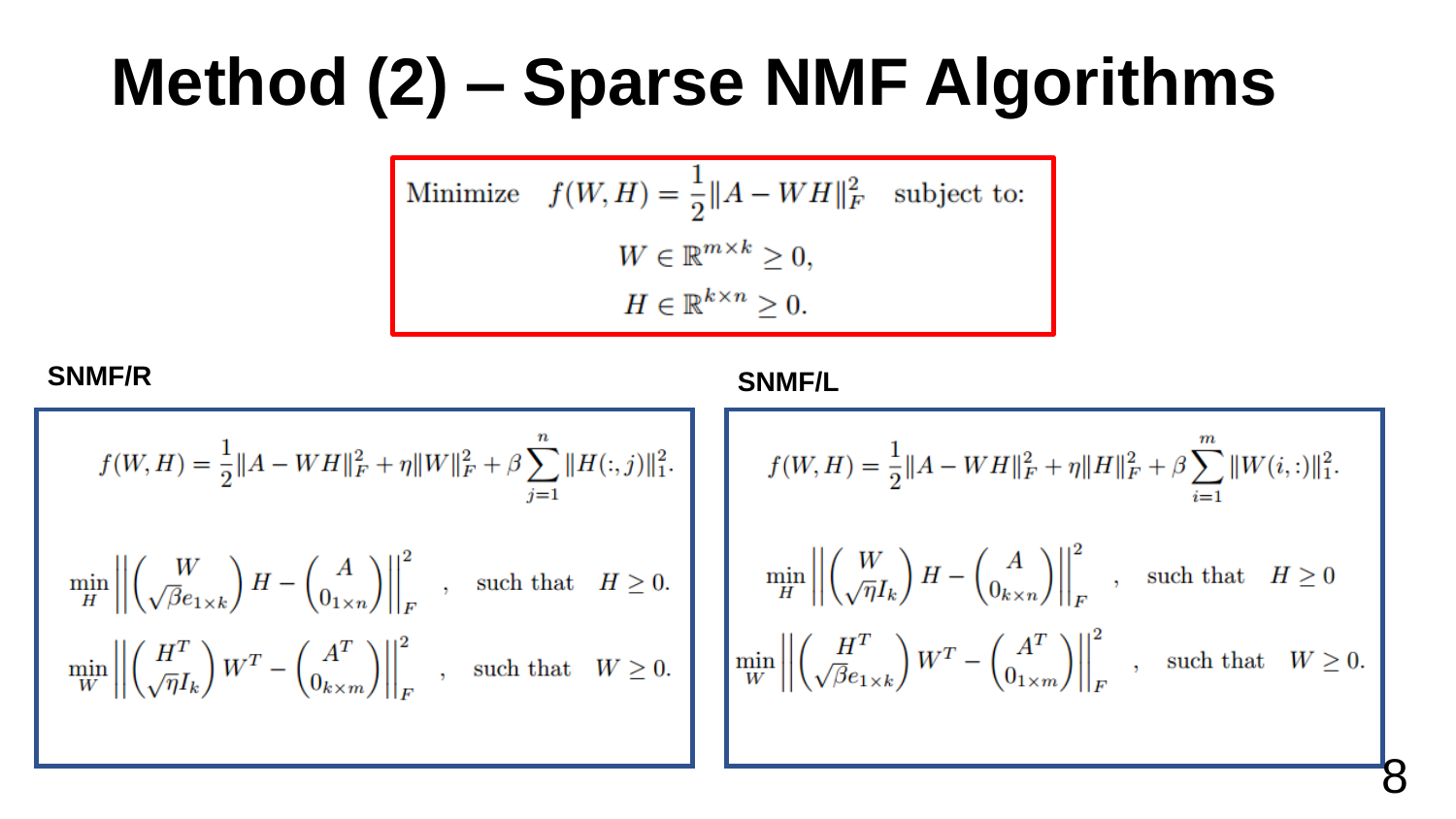## **Dataset**

There are two dataset used in this study, one is conventional MNIST dataset, and the other one is the MINIST + Gaussian noise. LeCun et al., 1998a



60,000 Training Set 10,000 Test Set Image resolution 28 by 28 Basu et al., 2015



60,000 Training Set 10,000 Test Set Image resolution 28 by 28

The AWGN dataset is created using an Additive White Gaussian Noise with signal-to-noise ratio of 9.5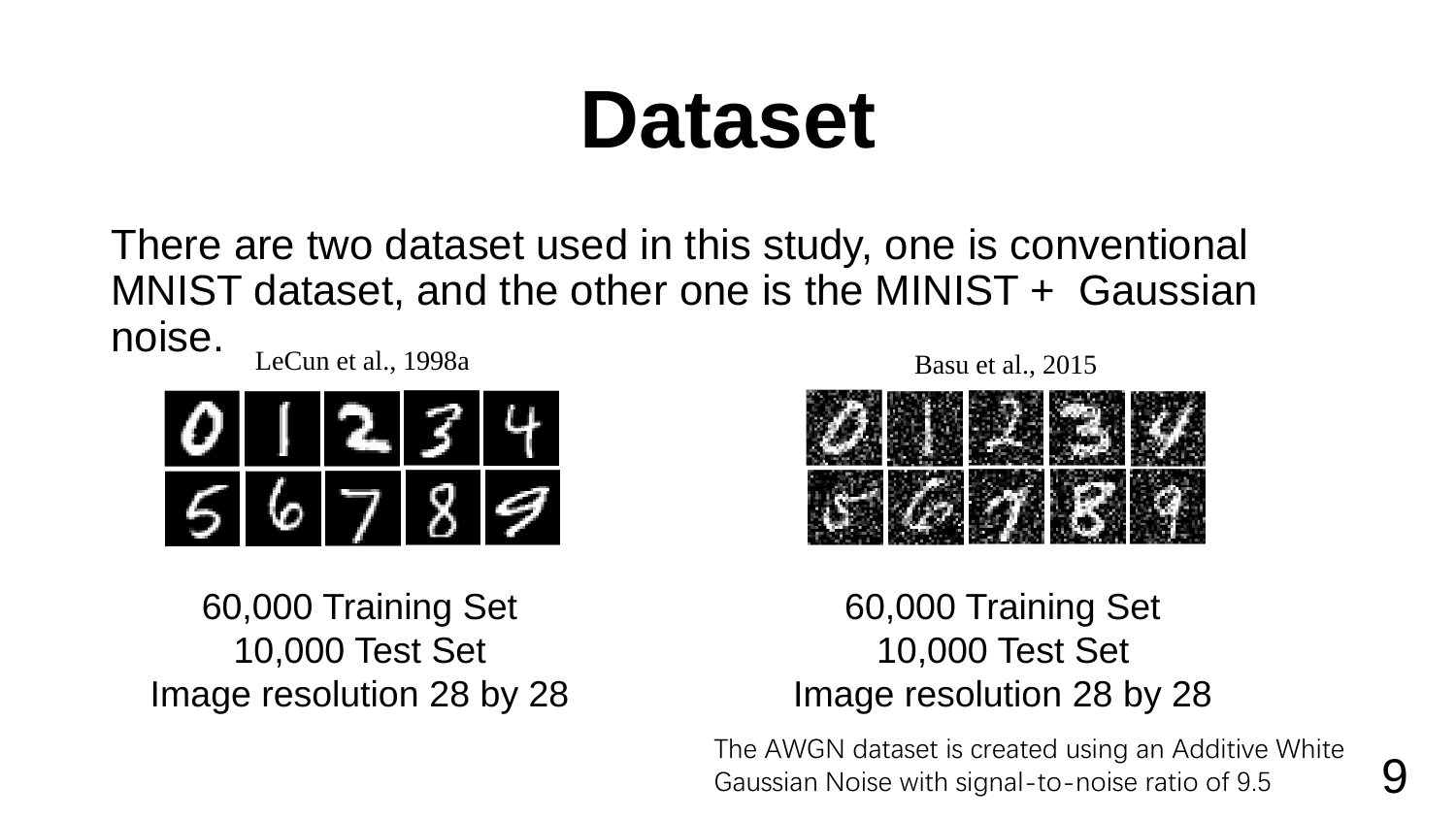## **Classification Problem**



- What is this value? 3 ? , 5 ? or 6 ?
- Automatic recognition of the handwritten digit and classify it to '0' to '9' digits is the classification problem we are dealing.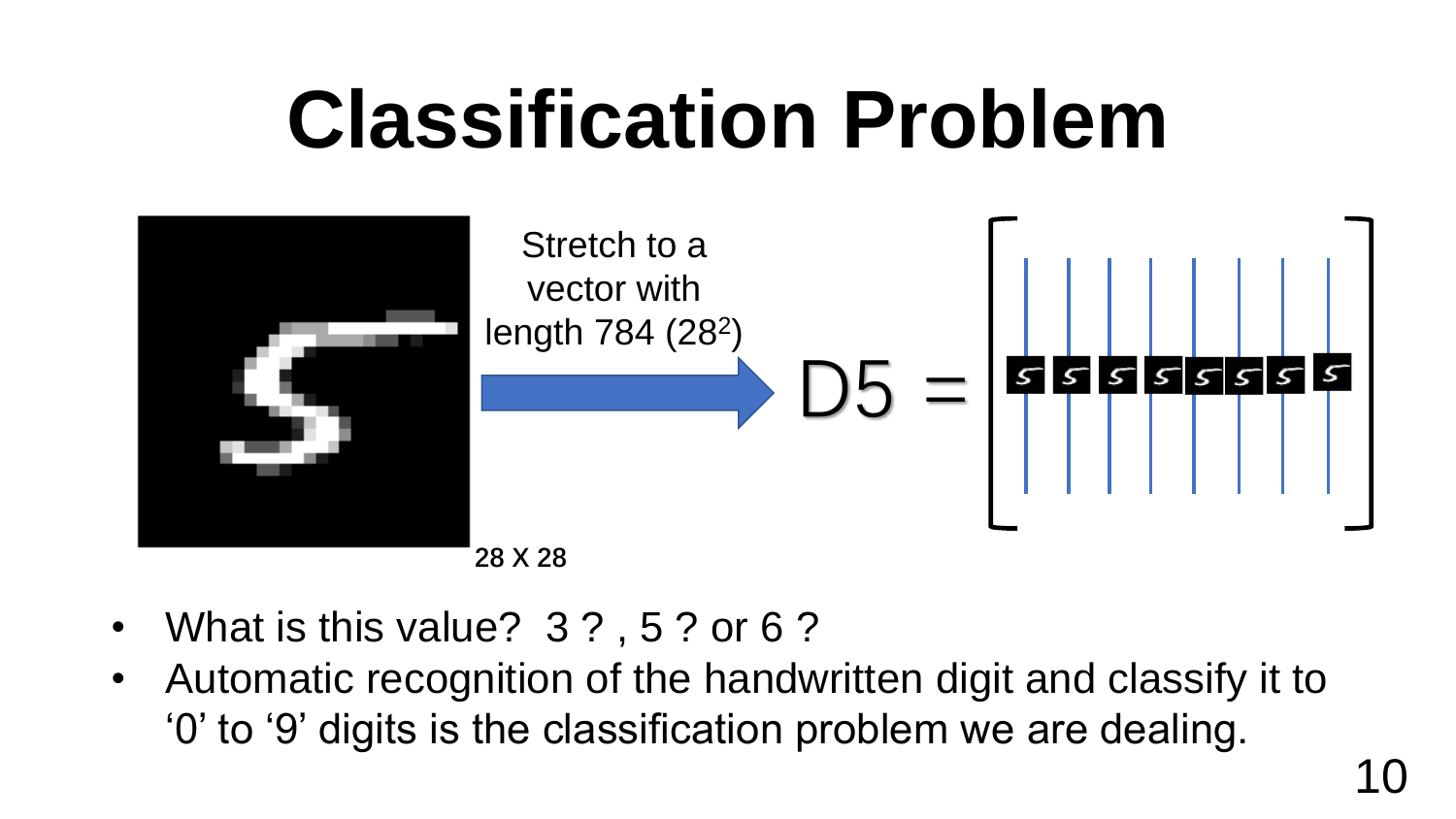# **Classification Problem (Cont.)**



If a test image is also digit 5, then it is most likely in the space spanned by the D5's column space. In another word, We want to solve a **least square problem**, which is listed below as

$$
\rho = \min_{x} ||D_5 x - z||
$$

Z is the vector form of test image, D5 is the digit 5 image formed from the training set,

The digit matrix Di yields the smallest  $\rho$  is the class the test image belongs to

$$
\rho = min_{\mathbf{x}} ||D_i \mathbf{x} - \mathbf{z}||
$$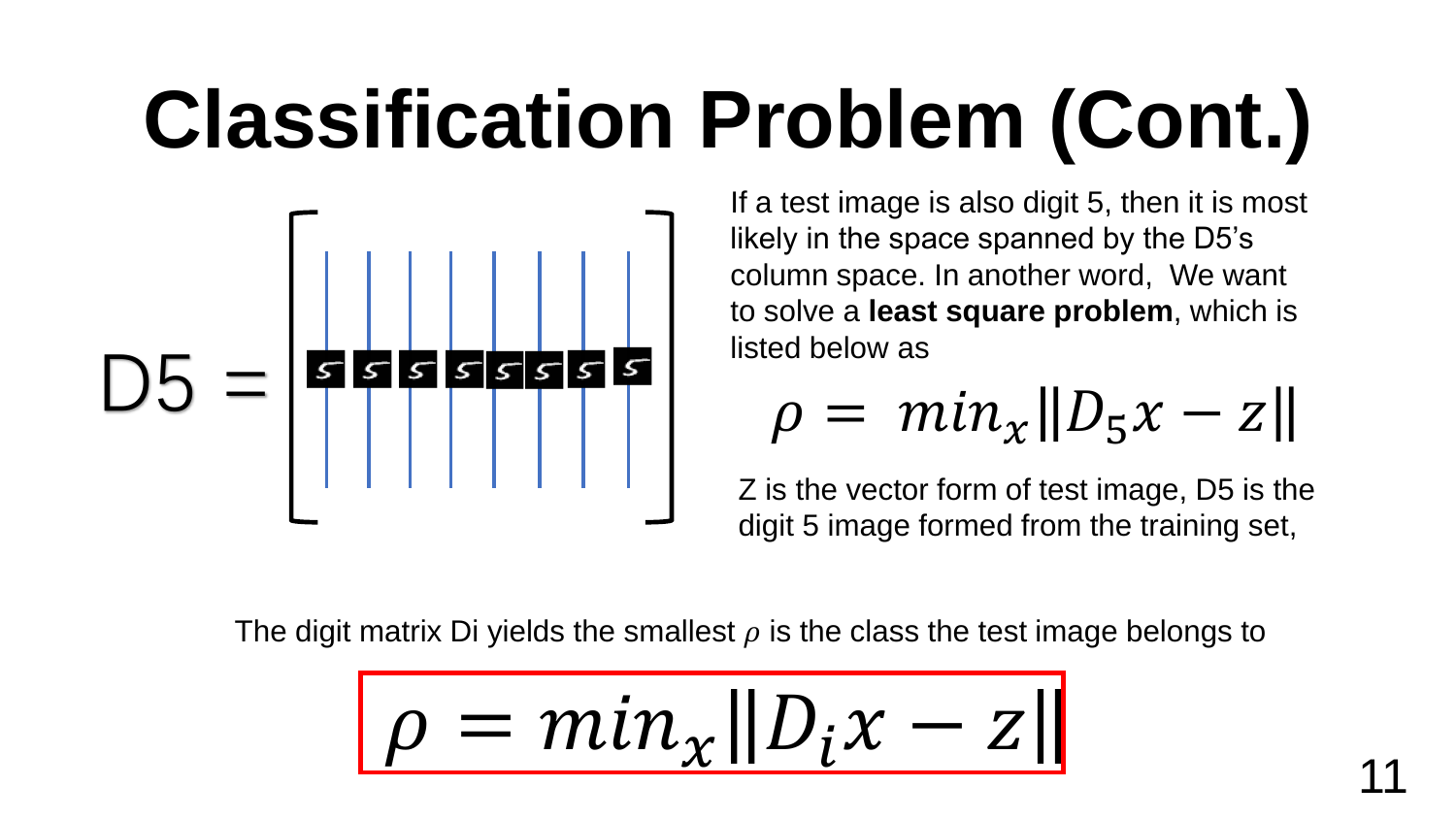## **Solve a Least Square Problem**

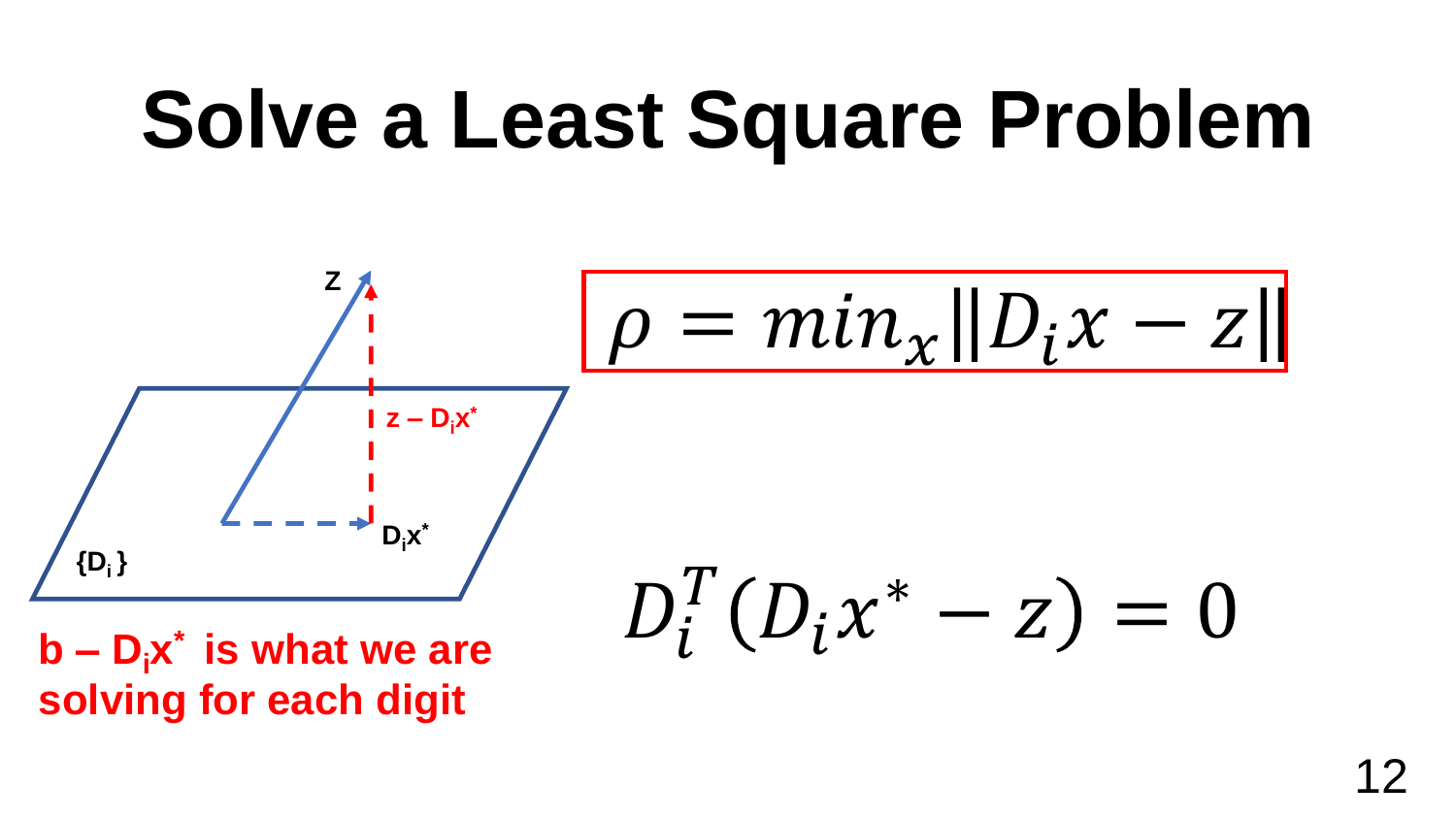#### **Solve a Least Square Problem (SVD)**

$$
\rho = min_{x} ||Dx - z||
$$

Leading r column of U spans the column space of D, given  $D = U\Sigma V^T$ decomposition

 $z \rightarrow \rho = ||U_r U_r^T$ 

$$
\rho = min_{y} ||U_r y - z||
$$

 $U_r^T U_r y = U_r^T$ 

13

 $\overline{T}$ 

 $Z-Z$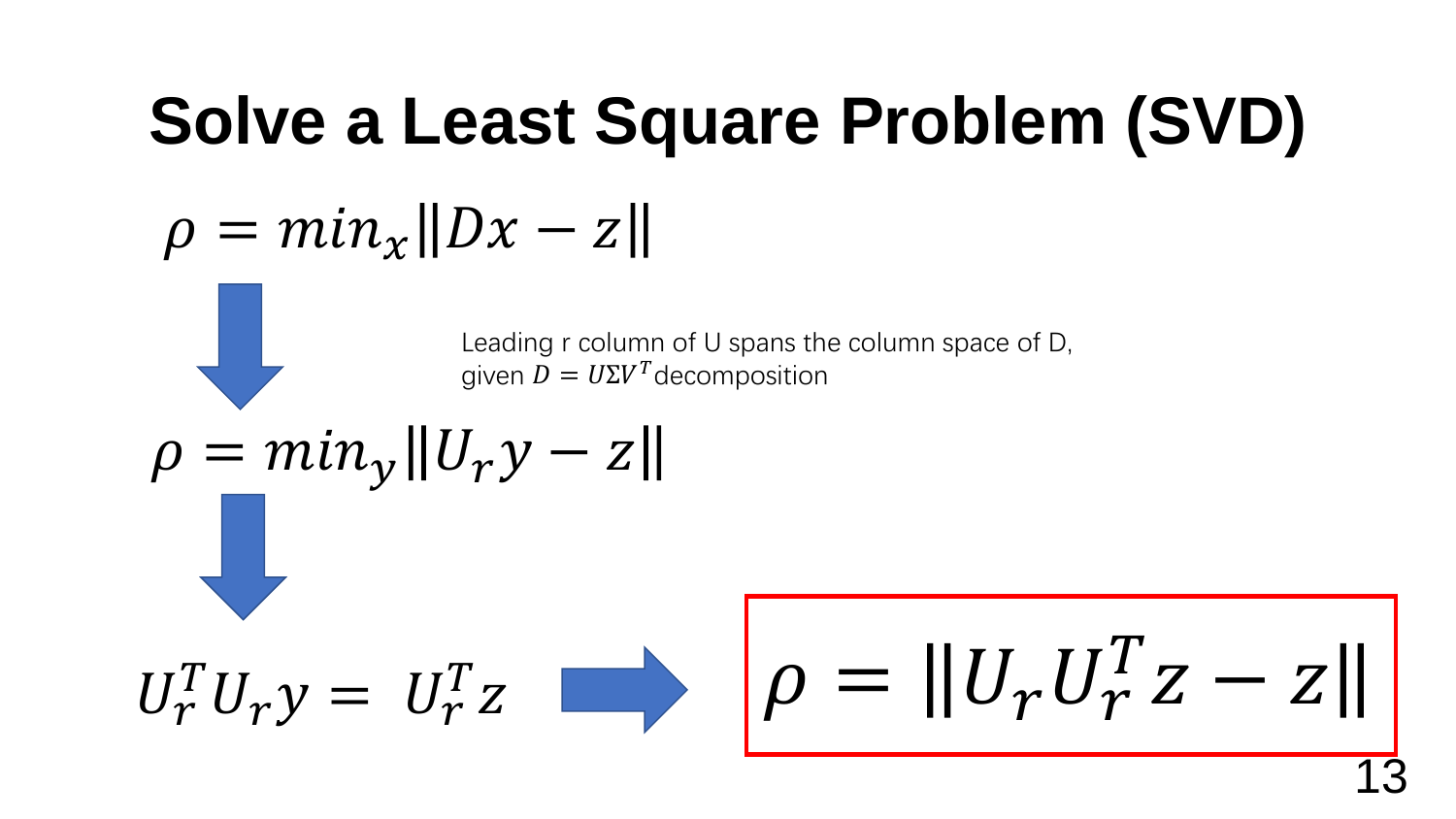#### **Solve a Least Square Problem (NMF)**

$$
\rho = \min_{\mathbf{y} = \mathbf{W} \mathbf{H}} \|\mathbf{D} \mathbf{x} - \mathbf{z}\|
$$
\n
$$
\rho = \min_{\mathbf{y} = \mathbf{H} \mathbf{x}} \|\mathbf{W} \mathbf{y} - \mathbf{z}\|
$$
\n
$$
\rho = \min_{\mathbf{y}} \|\mathbf{W}_{\mathbf{y}} \mathbf{y} - \mathbf{z}\|
$$

The first r column of W spans the column space of D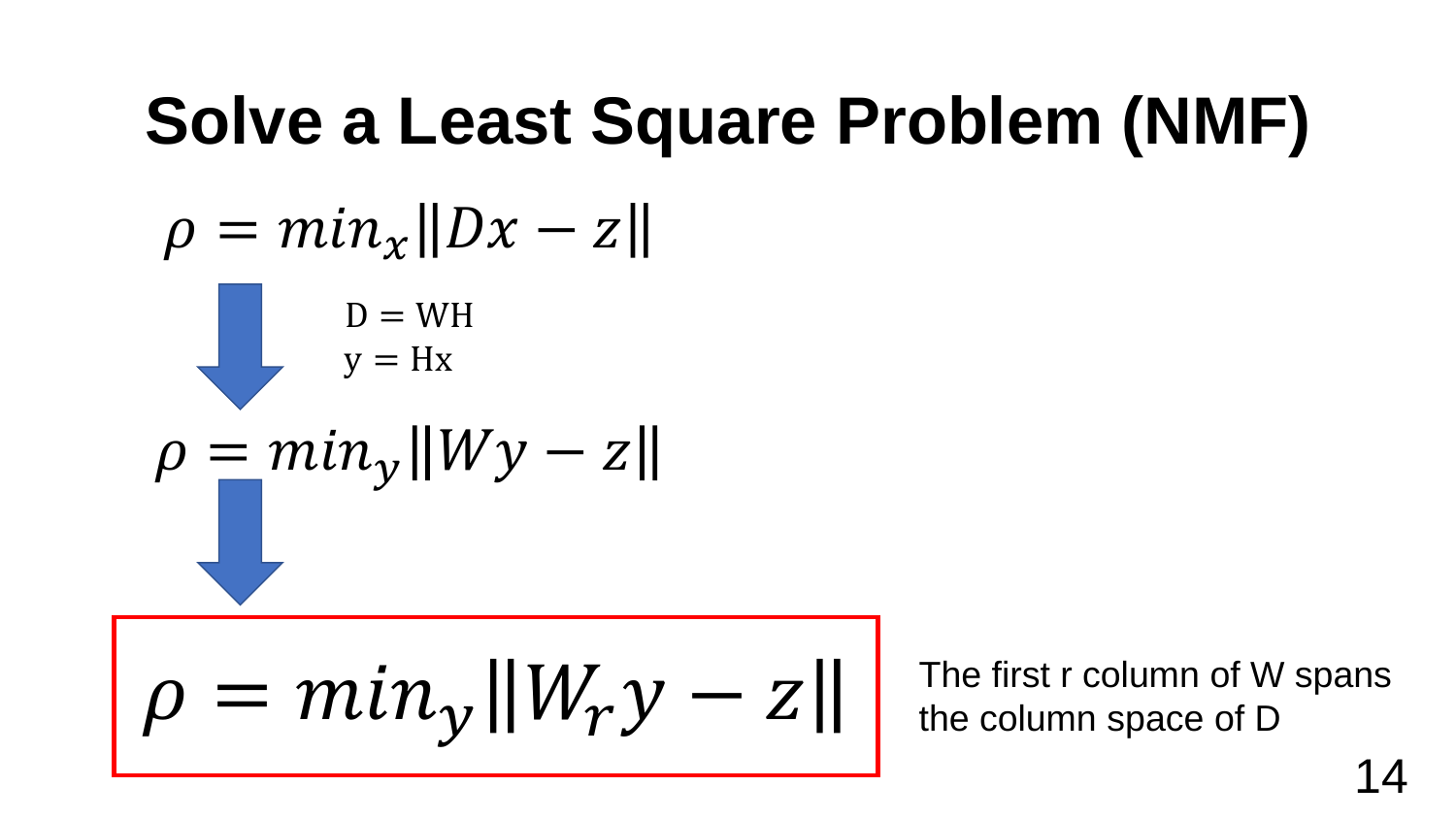## **Result & Discussion**

#### •**Accuracy**

•**Stability**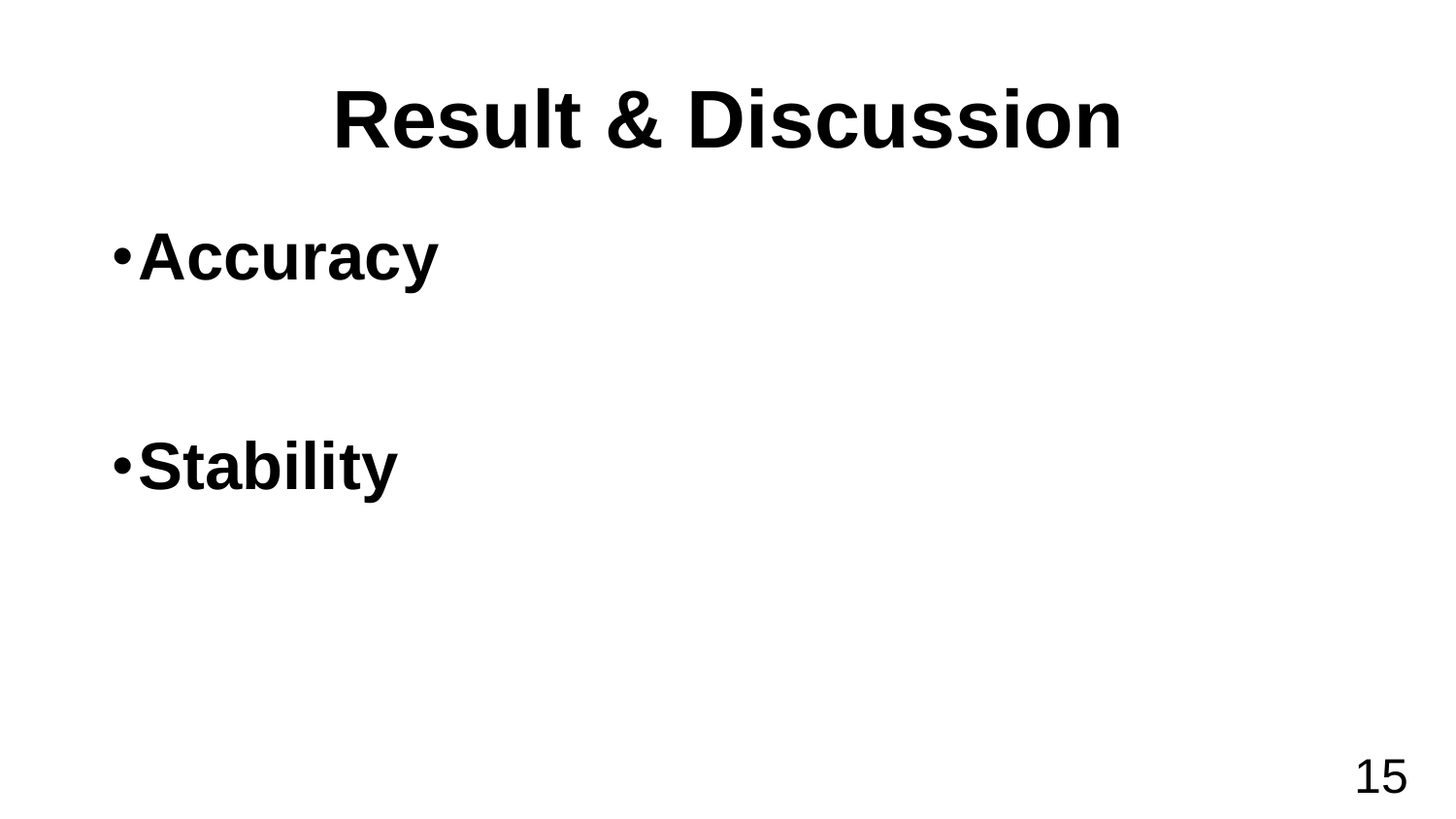### **Accuracy- SVD**

SVD setting is as following: 60,000 training images, 10,000 test images, truncated dimension is set to be  $k = 10$  according to literature

|           |                      | $\bf{0}$       | $\overline{1}$ | $\overline{2}$ | 3               | $\overline{4}$ | 5              | 6              | $\overline{\mathcal{L}}$ | 8              | 9                 | <b>Accuracy %</b> |
|-----------|----------------------|----------------|----------------|----------------|-----------------|----------------|----------------|----------------|--------------------------|----------------|-------------------|-------------------|
|           | $\overline{0}$       | 968            | $\overline{0}$ | 15             | $\overline{2}$  | $\mathcal{S}$  | $\overline{4}$ | 13             | $\overline{0}$           | $\overline{7}$ | $6\phantom{1}6$   | 95.088            |
|           | 1                    | $\overline{0}$ | 1129           | $\overline{4}$ | $\overline{0}$  | 10             | $\mathbf 1$    | 5              | 16                       | 6              | 9                 | 95.678            |
|           | $\overline{2}$       | $\mathbf 1$    | 3              | 957            | 5               | $\overline{4}$ | $\overline{2}$ | $\overline{0}$ | 14                       | 8              | $\overline{4}$    | 95.892            |
| Value     | 3                    | $\overline{0}$ | $\mathbf 1$    | 9              | 952             | $\overline{0}$ | 31             | $\overline{0}$ | $\mathbf 1$              | 17             | 5                 | 93.701            |
|           | $\overline{4}$       | $\overline{0}$ | $\mathbf 1$    | 6              | $\overline{0}$  | 939            | $\mathbf 1$    | 5              | 8                        | $\overline{4}$ | $\left(21\right)$ | 95.427            |
|           | 5                    | $\mathbf 1$    | $\mathbf 1$    | $\theta$       | 15 <sup>2</sup> | $\overline{0}$ | 820            | 8              | $\overline{0}$           | 16             | $6\phantom{1}6$   | 94.579            |
| Predicted | 6                    |                | $\overline{0}$ | 5              | $\overline{0}$  | 5              | 9              | 925            | $\overline{0}$           | 5              | $\mathbf 1$       | 96.555            |
|           | 7                    | $\mathbf 1$    | $\overline{0}$ | 12             | 11              | $\mathbf 1$    | $\overline{2}$ | $\overline{0}$ | 960                      | 5              | 9                 | 95.904            |
|           | 8                    | $\overline{2}$ | $\overline{0}$ | 21             | 21              | $\overline{2}$ | 13             | $\overline{2}$ | 3                        | 894            | $\overline{7}$    | 92.643            |
|           | 9                    | $\overline{0}$ | $\overline{0}$ | 3              | $\overline{4}$  | 18             | 9              | $\overline{0}$ | 26                       | 12             | 941               | 92.892            |
|           | Successful<br>rate % | 98.775         | 99.47          | 92.73          | 94.26           | 95.62          | 91.93          | 96.56          | 93.39                    | 91.79          | 93.26             |                   |

**True Value**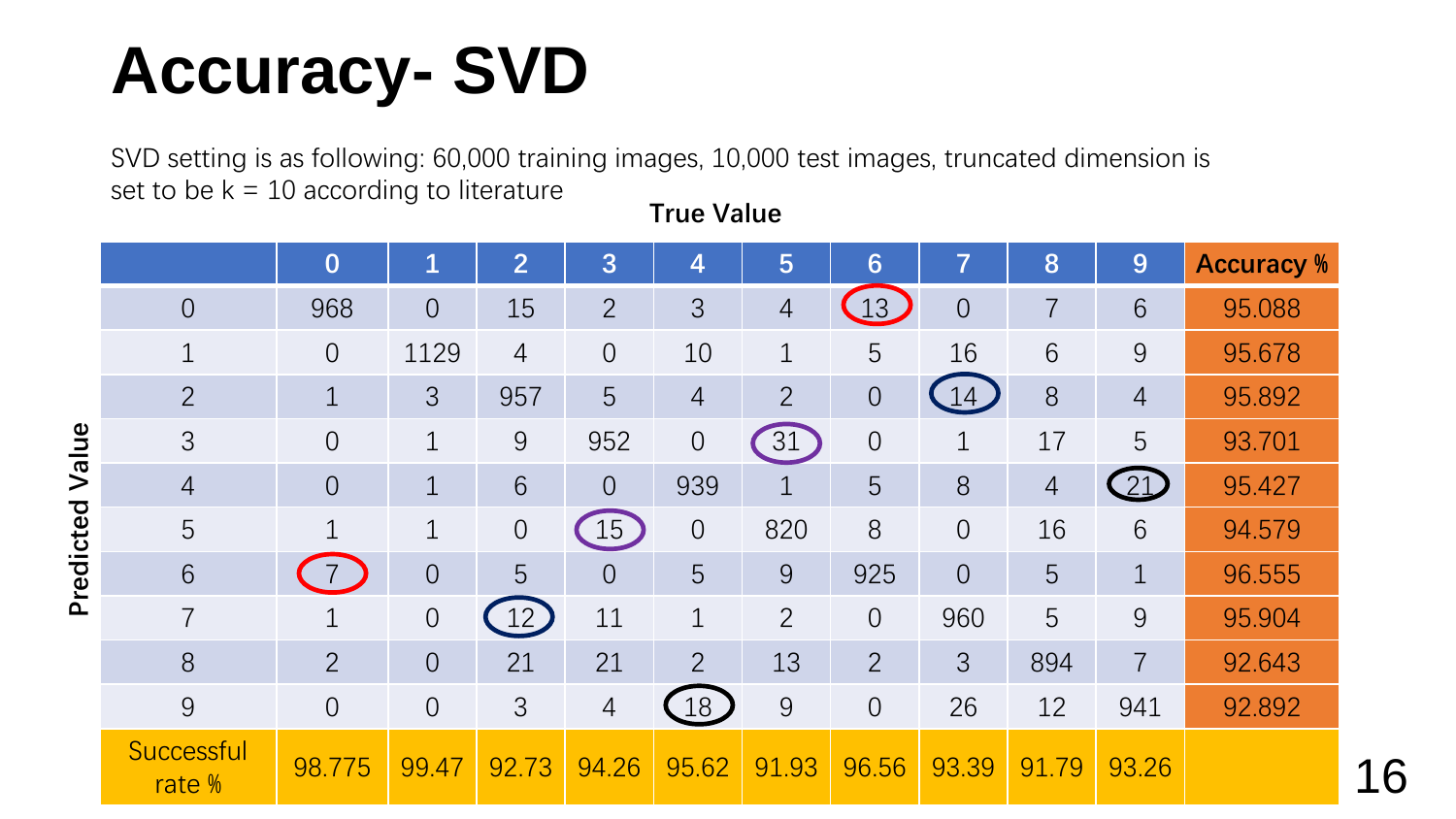#### **Leading 10 Singular Vector of Digits (SVD)**



- 1. The first singular vector shows the feature of the digit
- 2. The second to tenth vector still shows some features but not as much as the first one
- 3. High order singular vectors of different digits share some similarities.

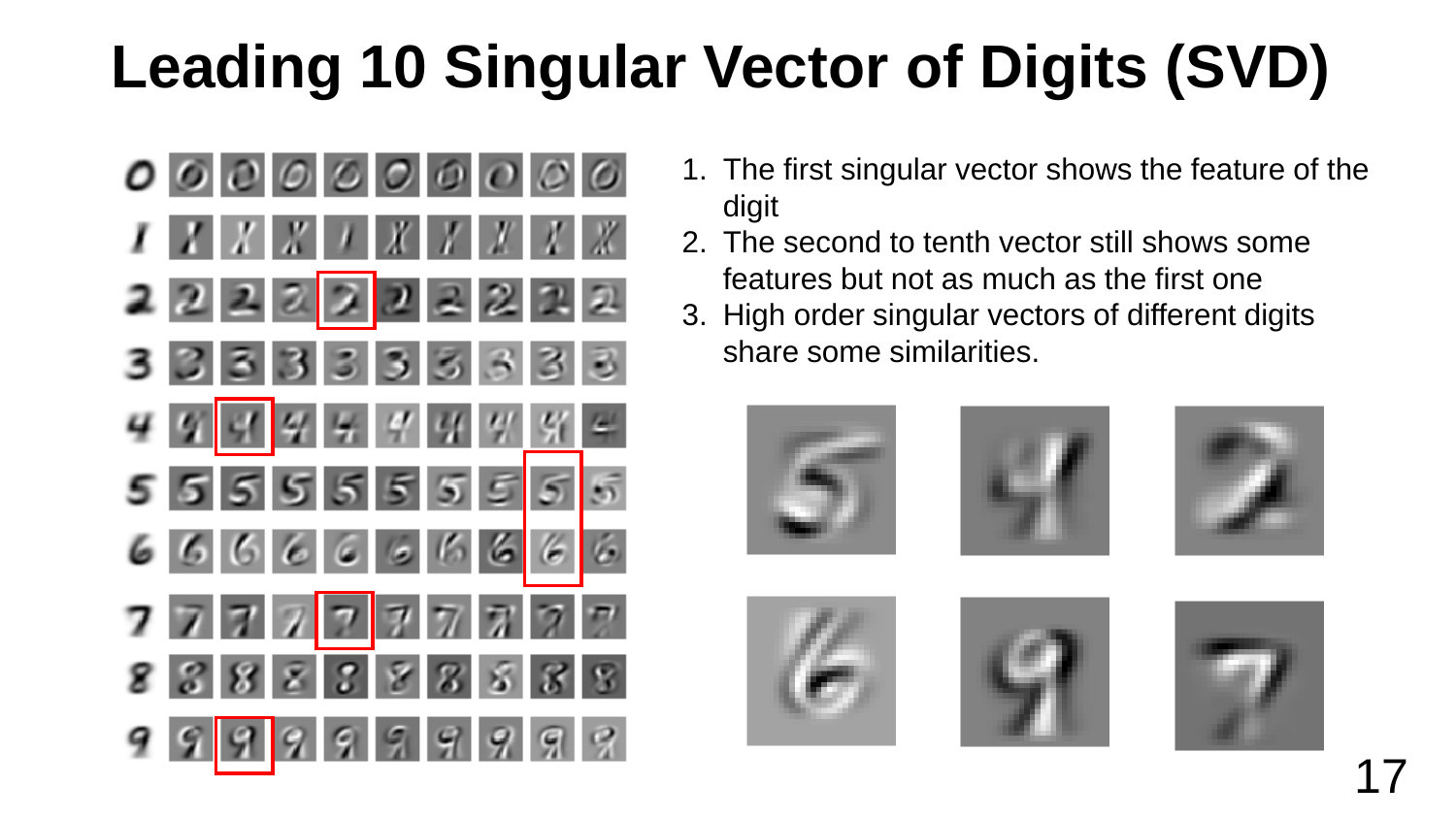#### **Accuracy- NMF**

**True Value** NMF setting is as following: 60,000 training images, 10,000 test images, truncated dimension is set to be  $k = 10$  according to literature

|                 |                      | $\overline{0}$ | 1              | 2              | 3              | $\overline{4}$ | 5              | 6              | $\overline{\phantom{a}}$ | 8              | 9               | <b>Accuracy %</b> |
|-----------------|----------------------|----------------|----------------|----------------|----------------|----------------|----------------|----------------|--------------------------|----------------|-----------------|-------------------|
| Predicted Value | $\overline{0}$       | 967            | $\overline{0}$ | 18             | 3              | $\overline{4}$ | 9              | 17             | $\overline{2}$           | 13             | $\overline{7}$  | 92.981            |
|                 | $\mathbf 1$          | $\overline{2}$ | 1129           | 17             | $\mathbf 1$    | 9              | 5              | $\overline{4}$ | 16                       | 13             | 5               | 94.005            |
|                 | $\overline{2}$       | $\overline{2}$ | $\overline{4}$ | 944            | 3              | $\mathcal{S}$  | $\overline{2}$ | $\overline{0}$ | 16                       | $6\phantom{1}$ | $\overline{4}$  | 95.935            |
|                 | 3                    | $\overline{0}$ | $\overline{0}$ | 9              | 942            | $\overline{0}$ | 34             | $\overline{0}$ | $\overline{2}$           | 9              | $6\phantom{1}$  | 94.012            |
|                 | $\overline{4}$       | $\overline{0}$ | $\mathbf 1$    | 5              | $\overline{0}$ | 919            | $\mathbf 1$    | $\overline{0}$ | 12                       | 5              | 25              | 94.938            |
|                 | 5                    | $\overline{0}$ | $\overline{0}$ | $\overline{0}$ | 18             | $\mathbf 1$    | 792            | 8              | $\overline{0}$           | 13             | $5\overline{)}$ | 94.624            |
|                 | 6                    | 6              | $\mathbf 1$    | $\overline{3}$ | $\overline{0}$ | $6\phantom{1}$ | 11             | 925            | $\overline{0}$           | 14             | $\overline{0}$  | 95.756            |
|                 | $\overline{7}$       | 1              | $\overline{0}$ | 12             | 10             | $\overline{2}$ | $\mathcal{S}$  | $\overline{0}$ | 947                      | 9              | 19              | 94.417            |
|                 | 8                    | 2 <sup>1</sup> | $\overline{0}$ | 22             | 26             | 5              | 28             | 3              | $\overline{2}$           | 881            | 9               | 90.082            |
|                 | 9                    | $\overline{0}$ | $\overline{0}$ | $\overline{2}$ | $\overline{7}$ | 33             | $\overline{7}$ | $\mathbf 1$    | 31                       | 11             | 929             | 90.989            |
|                 | Successful<br>rate % | 98.674         | 99.471         | 91.473         | 93.267         | 93.585         | 88.789         | 96.555         | 92.121                   | 90.451         | 92.071          | 18                |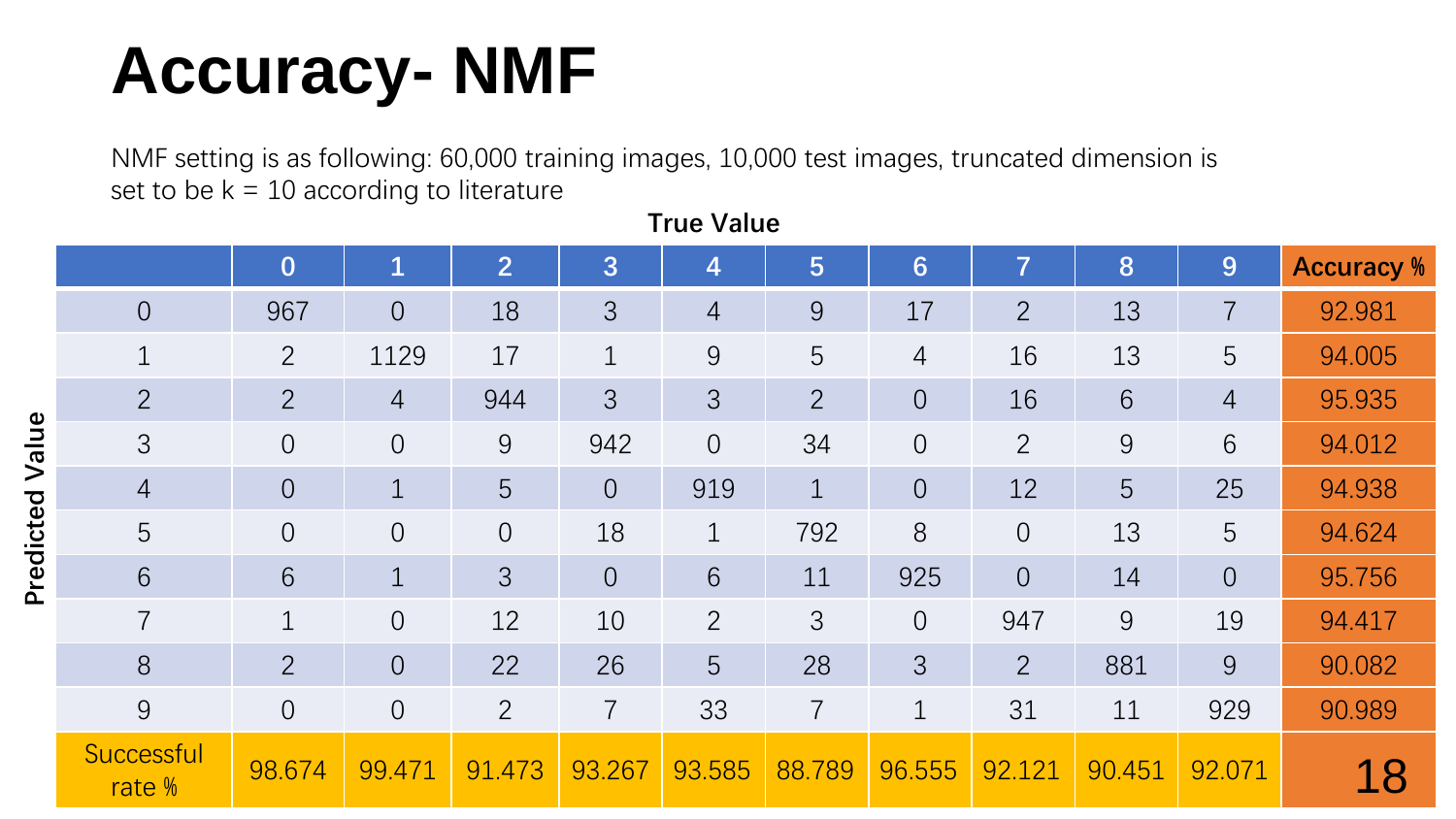#### **NMF algorithms run-time/ accuracy**

|                                 | <b>Run Time (s)</b> | <b>Accuracy (%)</b> |
|---------------------------------|---------------------|---------------------|
| <b>Multiplicative Update</b>    | 115                 | 93.71               |
| <b>ALS + Projected Gradient</b> | 144                 | 93.47               |
| SNMF/L                          | 5400                | 93.17               |

MU: easy to implement, monotonicity is not guaranteed, convergence rate is not the fastest ALS : nonnegativity constrain needs to implement, converge might be faster than MU SNMF/L : control sparsity of the produced matrix by the factorization

Run on personal computer, i5-3210 M cpu @ 2.50 GHz, 8MHz ram, iteration times for algorithms are set to be 100 times  $19$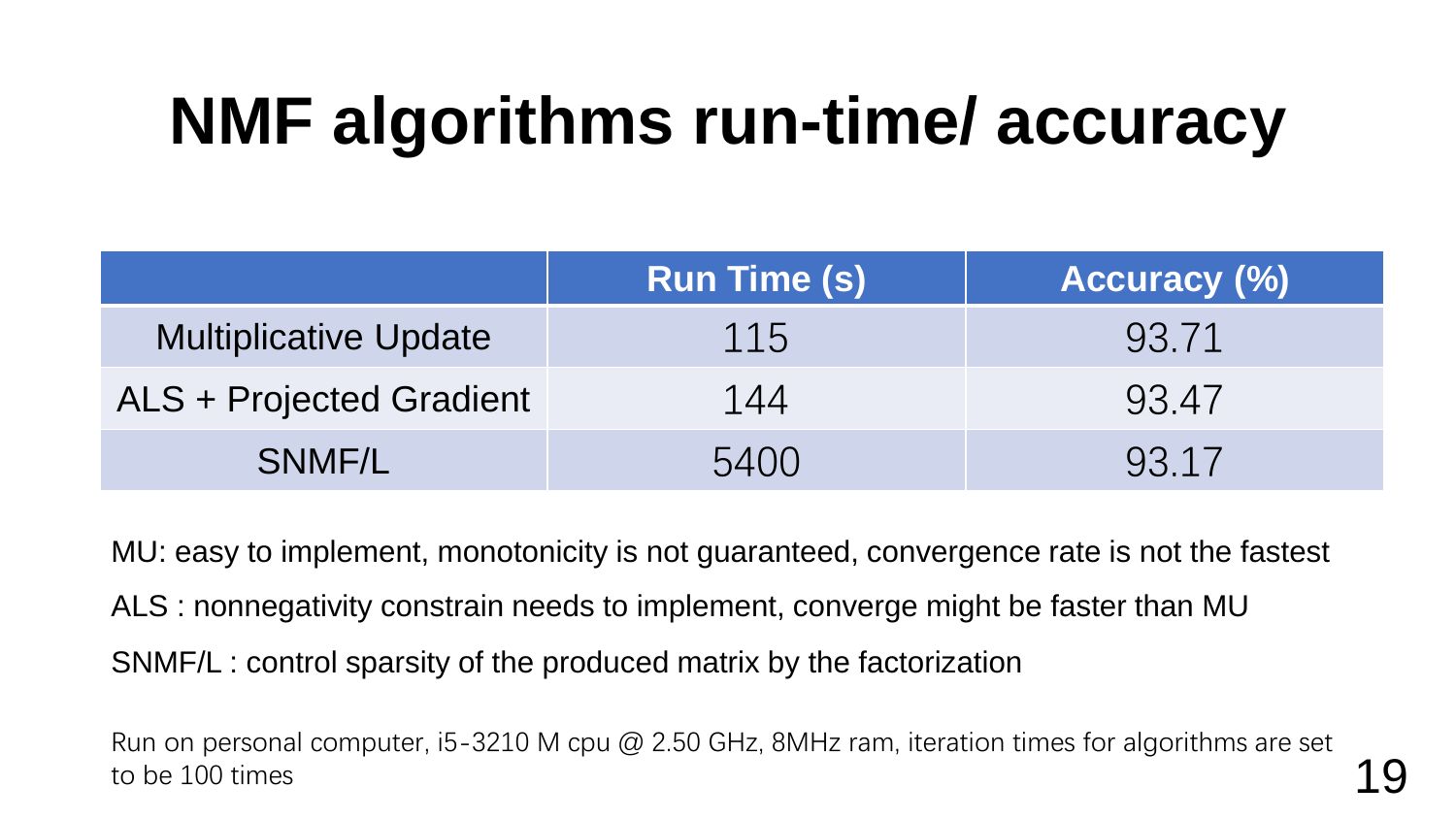# **Stability SVD/NMF**

After the SVD/NMF algorithms are trained as a classifier, how well will the classifier perform when the noise is added to the test data? Let us use a simple gaussian noise to start with.



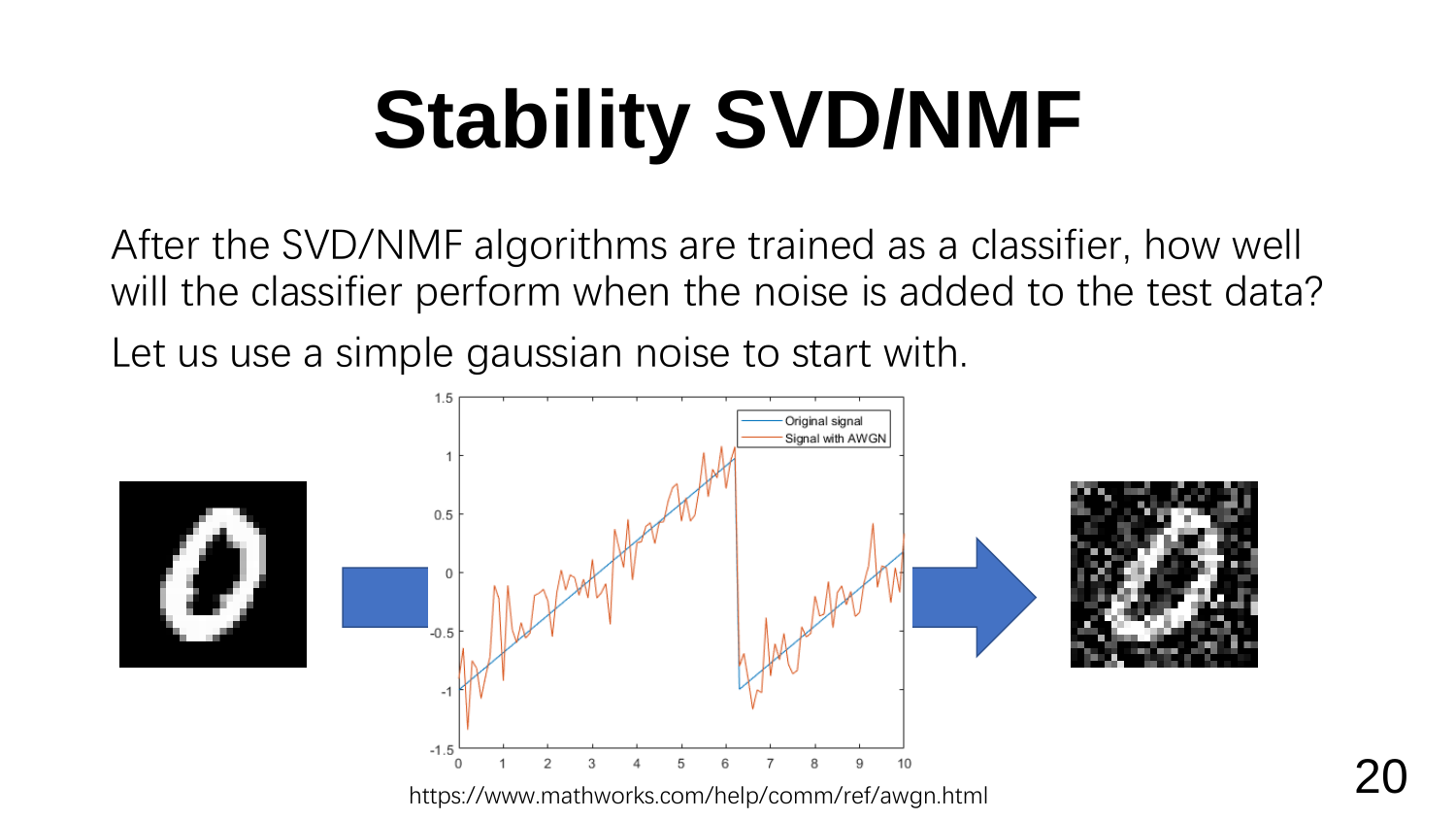# **Stability SVD/NMF**

|                |        | Noise Free Test Set   Noise Added Test Set |
|----------------|--------|--------------------------------------------|
| <b>SVD</b>     | 94.85% | 93.45%                                     |
| <b>NMF-ALS</b> | 93.47% | $92.94\%$                                  |

Even with the perturbation of the noise, SVD and NMF can still work as a reliable classifier. The accuracy is not significantly degraded by the noise.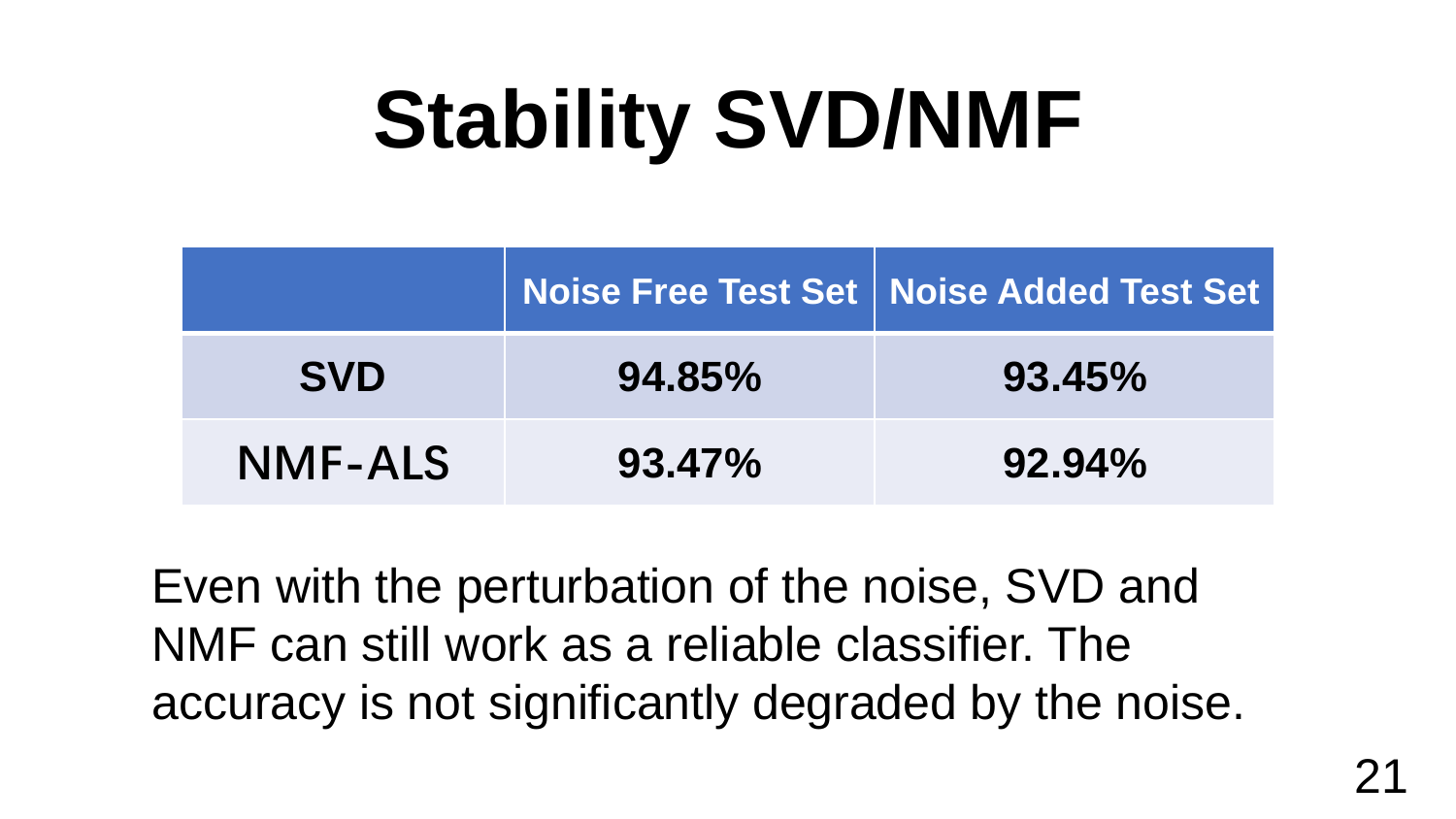#### **A little bit CNN, accuracy and stability**



nodes)

- 1.Noisy Free data test: ~99%
- 2.Noise data test: ~90%
- 3.CNN prediction accuracy degraded by perturbation.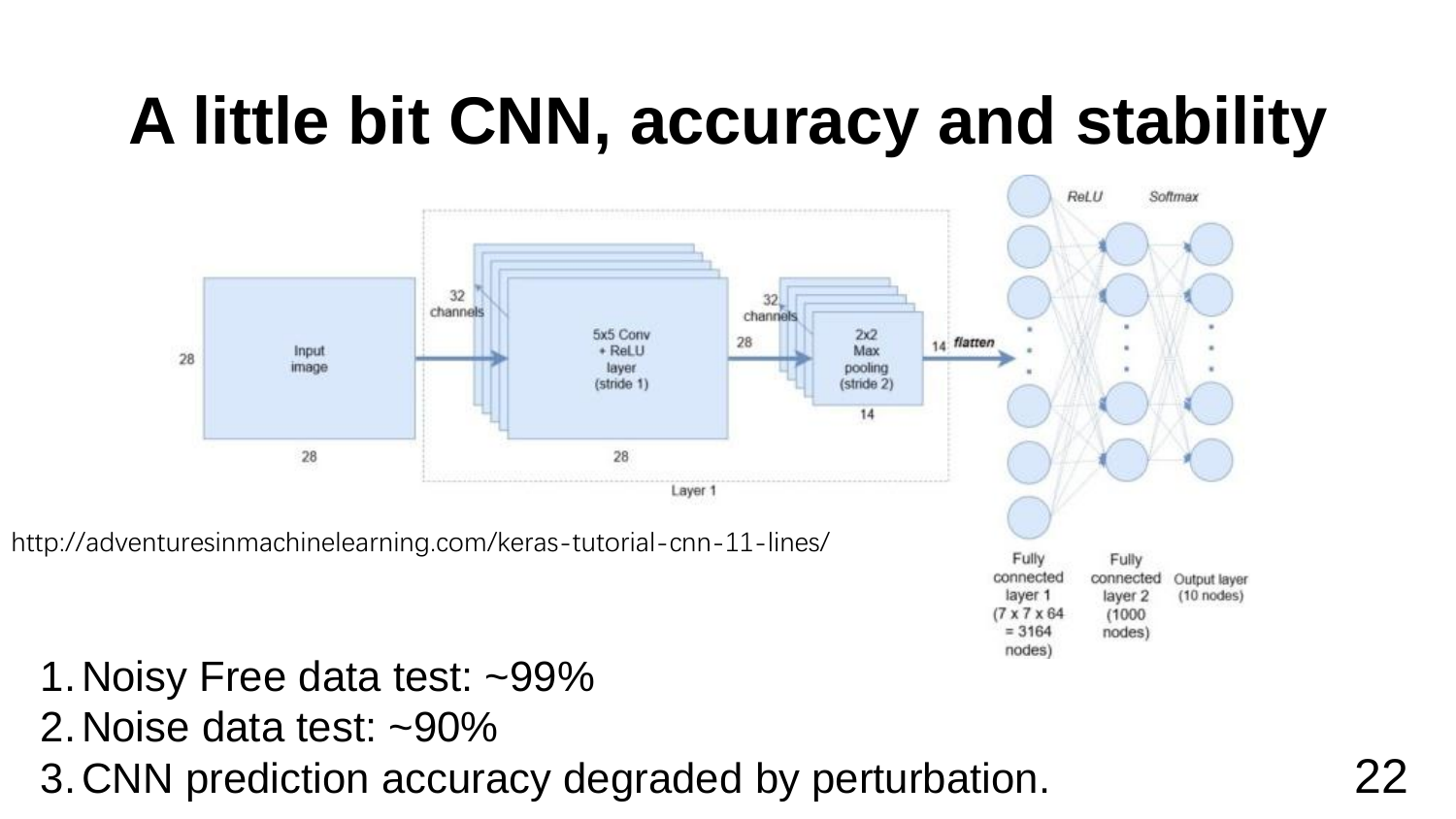# **Conclusion**

- 1. SVD can achieve ~ 95% accuracy in MNIST data classifier. The error rate can be potentially reduced by training in pair strategy and introducing "tie-breaker" algorithm in the training pair.
- 2. NMF can yield ~ 93% accuracy in MNIST data classifier. And NMF will produce a nonnegative base for the least square problem.
- 3. Both SVD and NMF can resist the perturbation of the noise. But CNN's prediction accuracy is jeopardized by the noise and can be potentially restored by using new parameters or SVD/NMF as the first prescreening layer.